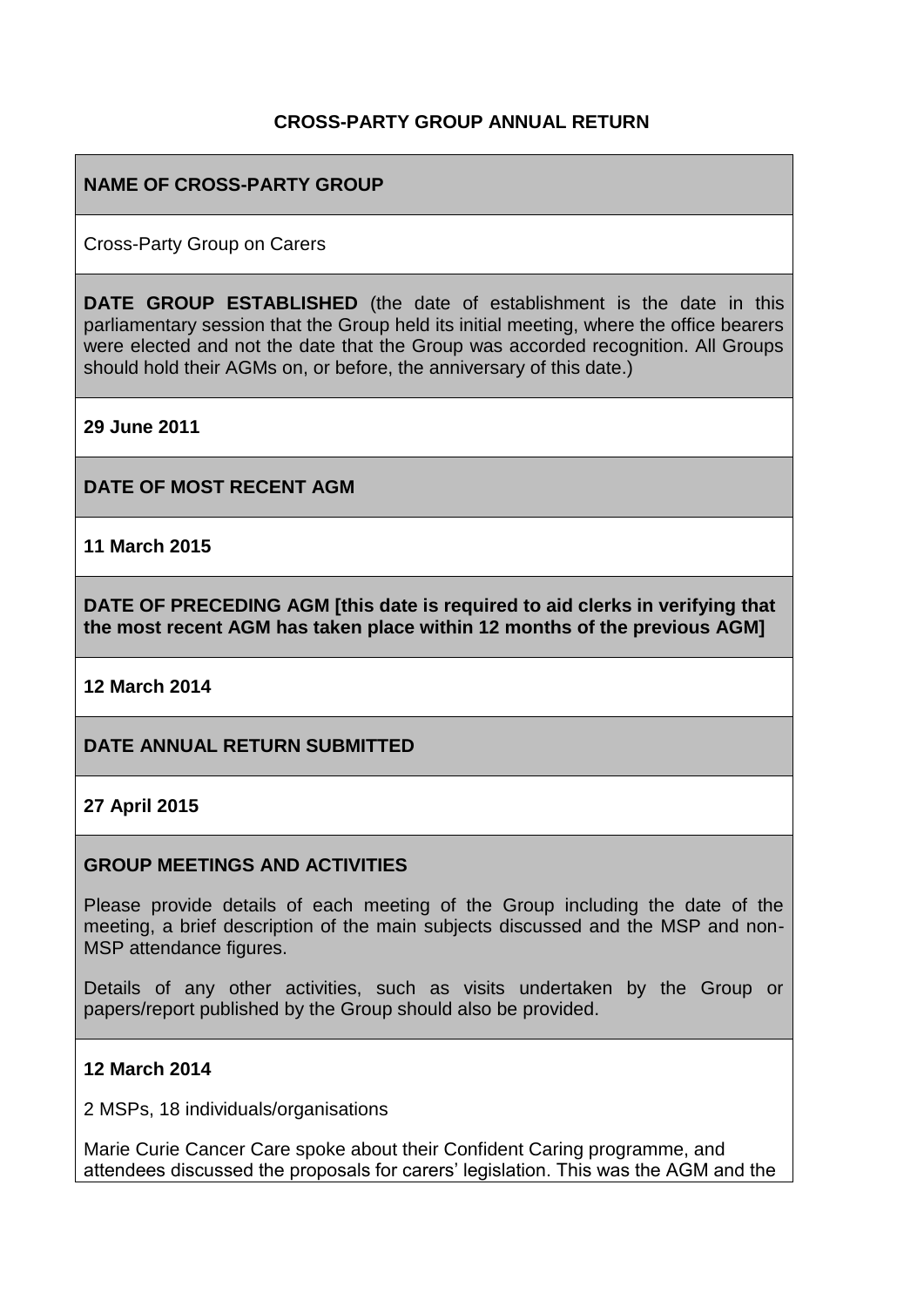office bearers were re-elected unopposed.

# **20 May 2014**

6 MSPs, 11 individuals/organisations

The Scottish Youth Parliament spoke about their Care.Fair.Share campaign and attendees discussed the outcomes and achievements of the campaign and related issues about young carer finance.

## **8 October 2014**

2 MSPs, 20 individuals/organisations

There was an update on the Care.Fair.Share campaign from the Scottish Youth Parliament. The discussion topic was parent carers of young people transitioning to adult services, and some parent carers psoke about their experiences of navigating this.

### **14 January 2015**

4 MSPs, 17 individuals/organisations

Enable Scotland spoke about their emergency planning project, Picking up the Pieces, and related issues for carers around emergency planning were discussed.

### **11 March 2015**

4 MSPs, 15 individuals/organisations

This was the AGM and the conveners and secretariat were re-elected. Self-directed support for carers was discussed, and there was also discussion about the new Carers (Scotland) Bill.

# **MSP MEMBERS OF THE GROUP**

Please provide names and party designation of all MSP members of the Group.

Claudia Beamish, Scottish Labour Joan McAlpine, Scottish National Party [Bill Kidd,](http://www.scottish.parliament.uk/msps/currentmsps/Bill-Kidd-MSP.aspx) Scottish National Party [George Adam,](http://www.scottish.parliament.uk/msps/currentmsps/George-Adam-MSP.aspx) Scottish National Party [Graeme Dey,](http://www.scottish.parliament.uk/msps/currentmsps/Graeme-Dey-MSP.aspx) Scottish National Party [Jackie Baillie,](http://www.scottish.parliament.uk/msps/currentmsps/Jackie-Baillie-MSP.aspx) Scottish Labour [James Dornan,](http://www.scottish.parliament.uk/msps/currentmsps/James-Dornan-MSP.aspx) Scottish National Party [John Lamont,](http://www.scottish.parliament.uk/msps/currentmsps/John-Lamont-MSP.aspx) Scottish Conservative and Unionist Party [Mark McDonald,](http://www.scottish.parliament.uk/msps/currentmsps/65200.aspx) Scottish National Party [Paul Martin,](http://www.scottish.parliament.uk/msps/currentmsps/Paul-Martin-MSP.aspx) Scottish Labour [Rhoda Grant,](http://www.scottish.parliament.uk/msps/currentmsps/Rhoda-Grant-MSP.aspx) Scottish Labour [Willie Rennie,](http://www.scottish.parliament.uk/msps/currentmsps/Willie-Rennie-MSP.aspx) Scottish Liberal Democrats

# **NON-MSP MEMBERS OF THE GROUP**

For organisational members please provide only the name of the organisation, it is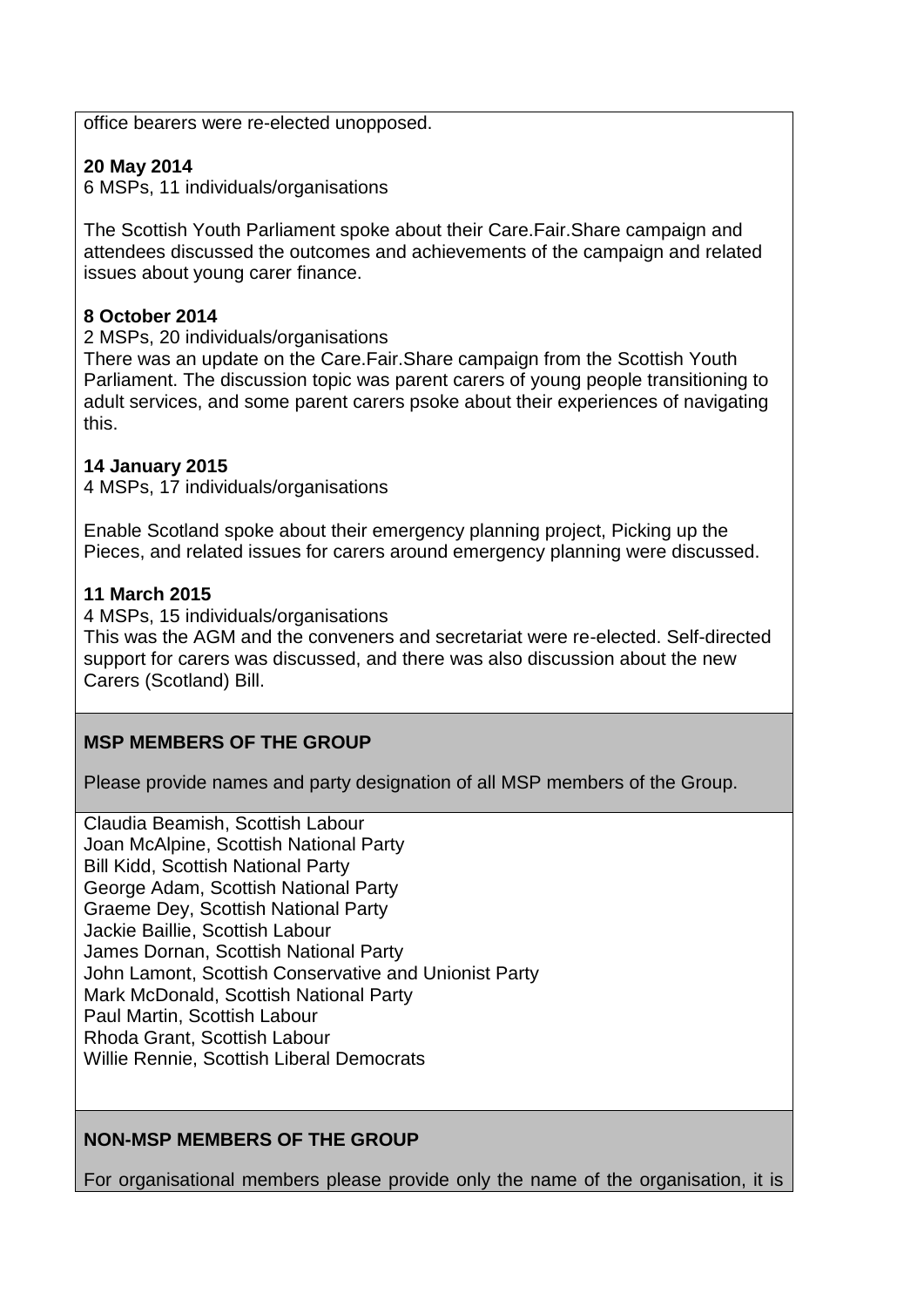not necessary to provide the name(s) of individuals who may represent the organisation at meetings of the Group.

| <b>Individuals</b> | Michael Grieve, Clare Lally, Harry Robertson, Lorraine Allan                                                                                                                                                                                                                                                                                                                                                                                                                                                                                                                                                                                                   |
|--------------------|----------------------------------------------------------------------------------------------------------------------------------------------------------------------------------------------------------------------------------------------------------------------------------------------------------------------------------------------------------------------------------------------------------------------------------------------------------------------------------------------------------------------------------------------------------------------------------------------------------------------------------------------------------------|
| Organisations      | Carers Trust Scotland, Carers Scotland, Headway UK, Enable,<br>National Autistic Society, MS Society, Stroke Association, Age<br>Scotland, Coalition of Carers in Scotland, Shared Care<br>Scotland, Big Lottery Fund Scotland, CAB Scotland - Kinship<br>Care Project, MECOPP, Carers of East Lothian, Learning<br>Disability Association Scotland, The Health and Social Care<br>Alliance Scotland, Edinburgh North West Carers Centre, Pain<br>Concern, FirstHand, Division of Clinical Psychology in Scotland,<br>STUC, Scottish Youth Parliament, Renfrewshire Carers Centre,<br>PAMIS, The Butterfly Trust, Alzheimers Scotland, MS Society<br>Scotland. |

# **GROUP OFFICE BEARERS**

Please provide names for all office bearers. The minimum requirement is that two of the office bearers are MSPs and one of these is Convener – beyond this it is a matter for the Group to decide upon the office bearers it wishes to have. It is permissible to have more than one individual elected to each office, for example, coconveners or multiple deputy conveners.

| Convener               | Claudia Beamish (Co-convener)         |
|------------------------|---------------------------------------|
| <b>Deputy Convener</b> | Joan McAlpine (co-convener)           |
| Secretary              | Heather Noller, Carers Trust Scotland |
| Treasurer              | n/a                                   |

# **FINANCIAL BENEFITS OR OTHER BENEFITS RECEIVED BY THE GROUP**

Please provide details of any financial or material benefit(s) received from a single source in a calendar year which has a value, either singly or cumulatively, of more than £500. This includes donations, gifts, hospitality or visits and material assistance such as secretariat support.

Details of material support should include the name of the individual providing support, the value of this support over the year, an estimate of the time spent providing this support and the name of the organisation that this individual is employed by / affiliated to in providing this support.